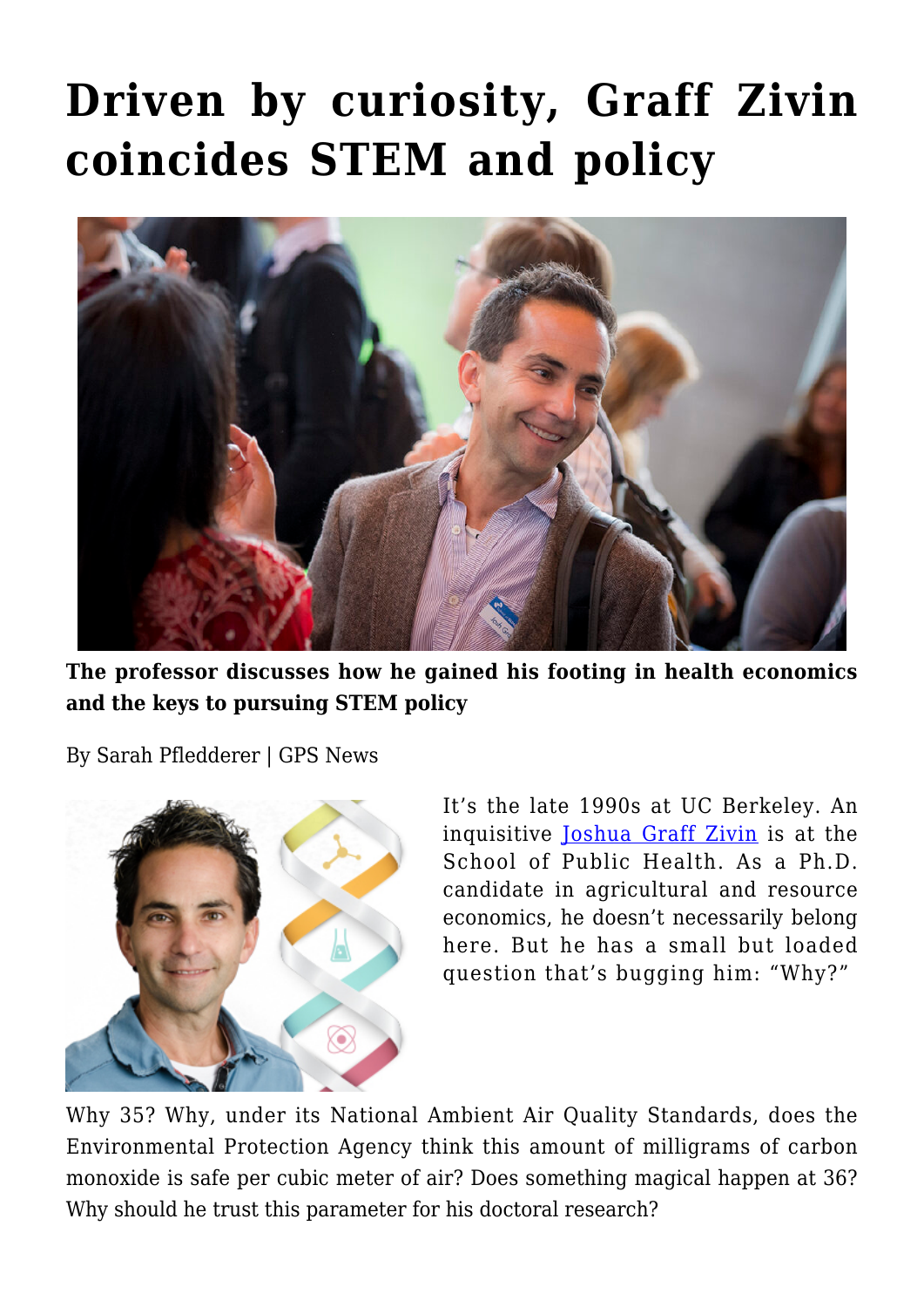After some persistent solicitations, he finds an informal mentor in Professor Robert Clinton Spear, who "for the better part of year" fed Graff Zivin literature to better grasp environmental health, epidemiology and toxicology—much of which proved useful in his dissertation.

Graff Zivin, now a professor at the UC San Diego School of Global Policy and Strategy (GPS), has ever since driven a STEM and health sciences-related spear through his policy and economic research, and successfully so.

"You don't need to be a scientist, but you need to be a confident and wellinformed consumer of the science," he explained of his work. "The way to do that is to be in dialogue with scientists, be able to interact with them, to ask them questions."

Ask questions "40 different times," if you must, he urges.

"That's what I've been doing my whole life, much to the annoyance of almost everyone including my parents when I was a small child," he said, jokingly. "Even as an adult, I've always been intellectually curious and interested in science."

## **Honing an expertise in health economics**

As an economist, Graff Zivin's research is two-pillared. It is focused on health and the environment.

Though, he was never formally taught in health, he became engrossed in it early in his academic career, as an assistant professor at Columbia University's Department of Health Policy & Management.

It intensified when his colleague Dr. Wafaa El-Sadr, a professor of epidemiology and medicine, enlisted Graff Zivin for a social scientist's hand with her Bill & Melinda Gates Foundation-funded project on preventing mother-to-child HIV transmission in developing countries. This led Graff Zivin to Kenya and inspired his broader research on HIV in Africa that concerns the economic barriers of accessing health care and the benefits of providing it.

"90 percent of what I write has health as the core content, whether it be focused on health care, environmental health or the very scientists that produce health innovations," Graff Zivin explained of his research today.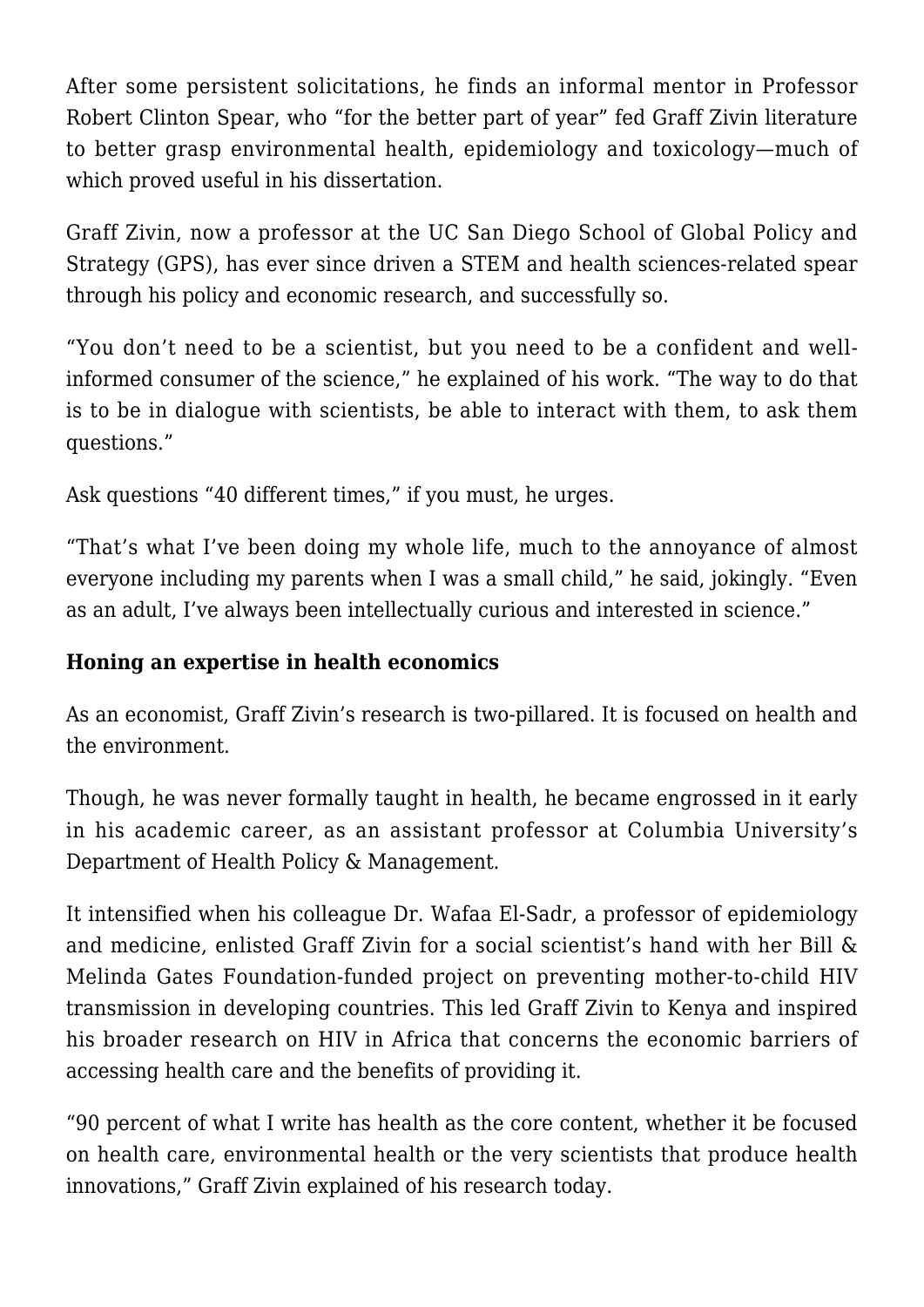For perspective, peruse the health economics works on his personal [website.](https://works.bepress.com/josh_graffzivin/)



In cultivating this portfolio, Graff Zivin has become a valued adviser, internationally, on HIV interventions in Africa and beyond. He has consulted for The World Bank, is a research associate at the National Bureau of Economic Research (NBER) and, from 2004-05, was a senior economist for health and the environment on the White House Council of Economic Advisers.

As such, Graff Zivin also has come to know a thing or two about melding the worlds of STEM and policy.

## **Fostering STEM and policy collaborations**

"It is a lot about dialogue and interaction," he said. "One of the greatest obstacles on both sides to engaging the STEM fields in public policy and social science is that it is never immediate gratification. It takes a while to build those relationships, to understand each other in a way that generates questions and insights that could not be accomplished by working in parallel."

UC San Diego, where he joined the faculty at GPS in 2008, also has leaned on his knack for this.

As co-director of the university's **Global Health Initiative**, Graff Zivin facilitates cross-campus collaborations to produce research on global health.

On a broader level, he also is a research director for international environmental and health studies at the [UC Institute on Global Conflict and Cooperation](http://igcc.ucsd.edu/) (IGCC), building partnerships across all 10 campuses of the UC systems to further foster policy research as it relates to global health.